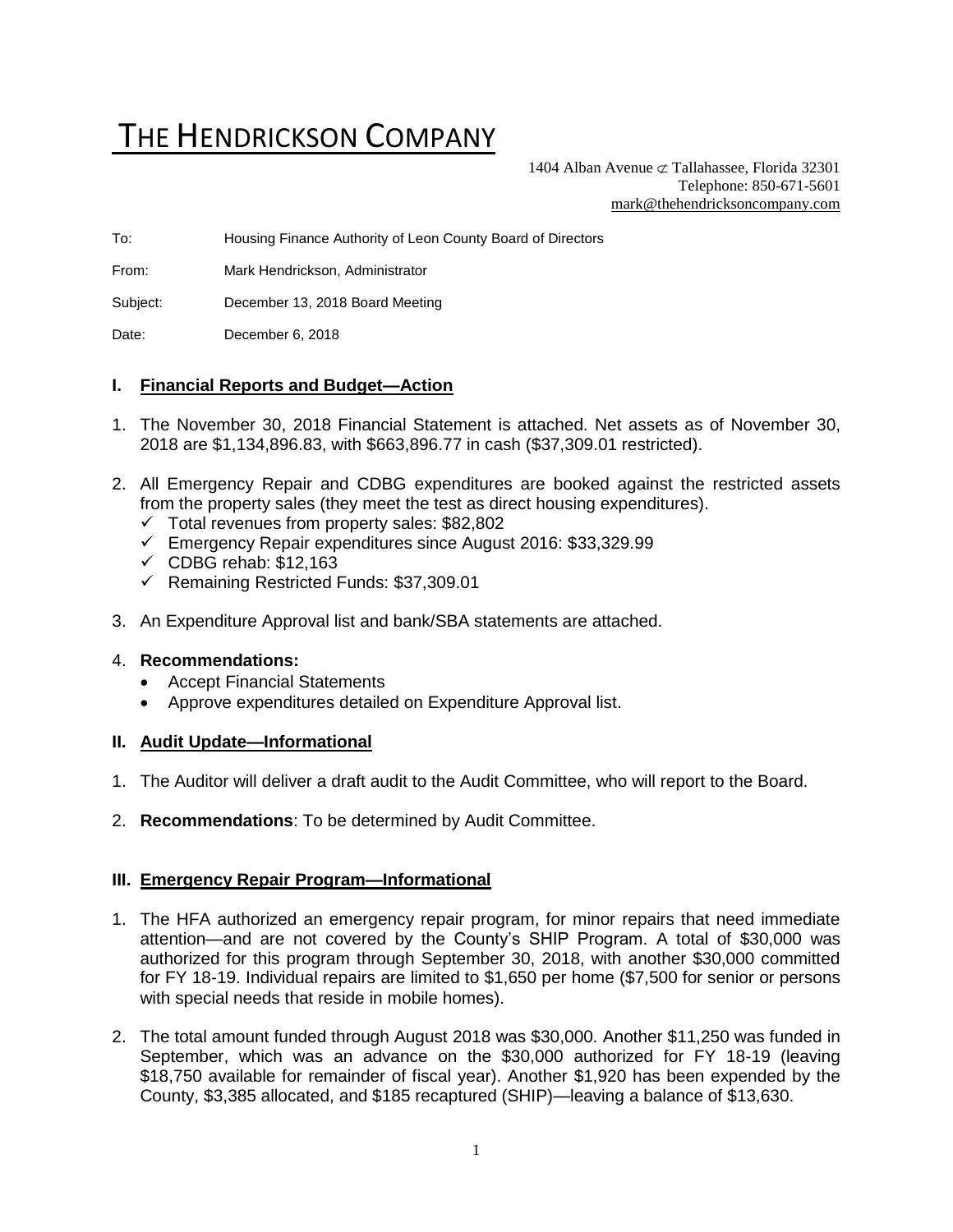- 3. A new spreadsheet has been created for all repair costs incurred towards the \$30,000 authorized for this fiscal year.
- 4. **Recommendation:** None.

## **IV. Real Estate—Informational**

- 1. The Real Estate Division is responsible for selling surplus properties designated for affordable housing, with proceeds of the sale coming to the HFA. An advertisement for the properties was published in the Tallahassee Democrat for five days in January and February 2018. There were no meaningful responses to the advertisement.
- 2. Sales of six properties generated total revenues to the HFA of \$82,802.
- 3. At the April meeting, the Board directed the Administrator to develop a proposed marketing strategy for selling the properties to non—profit organizations. That work is in progress. Due to the lack of response on previous advertisements it was determined that MLS listings would be necessary—which required a County procurement process to select a broker.
- 4. The County conducted their procurement process which resulted in the selection in September by the BOCC of Ketchum Realty. County staff indicated that they hope to have a contract in place by December 7.
- 5. At the November HFA meeting, the Board committed up to \$6,000 for the payment of upfront fees required by Ketchum Realty (matching the County investment). The HFA also authorized working with the County to determine which properties warranted the payment of an upfront fee.
- 6. Mr. Rogers and Ms. Leigh have visited most of the properties and plan to visit the remainder prior to this meeting. After their visits a strategy will be presented to the Board (December), which would include marketing for sale in general, and targeted marketing to non-profits that would develop affordable housing. Their analysis will also guide the determination of which properties are worth the investment of the upfront fee to Ketchum Realty.
- 7. Ms. McGhin indicates that the Dykes Road property is still under contract for \$25,000, with an extension for closing granted.
- 8. A current list of available properties is attached.
- 9. **Recommendation**: None.

## **V. Escambia HFA Program Change & Interlocal—Action**

1. Escambia County HFA has indicated that they are considering issuing bonds, instead of using the current MBS Program. As a result, they are asking that the HFA of Leon County adopt a Resolution approving an Amendment to the current Interlocal Agreement. This would also require action by the Leon County BOCC to approve an Area of Operation agreement authorizing Escambia HFA to operate a bond program in Leon County.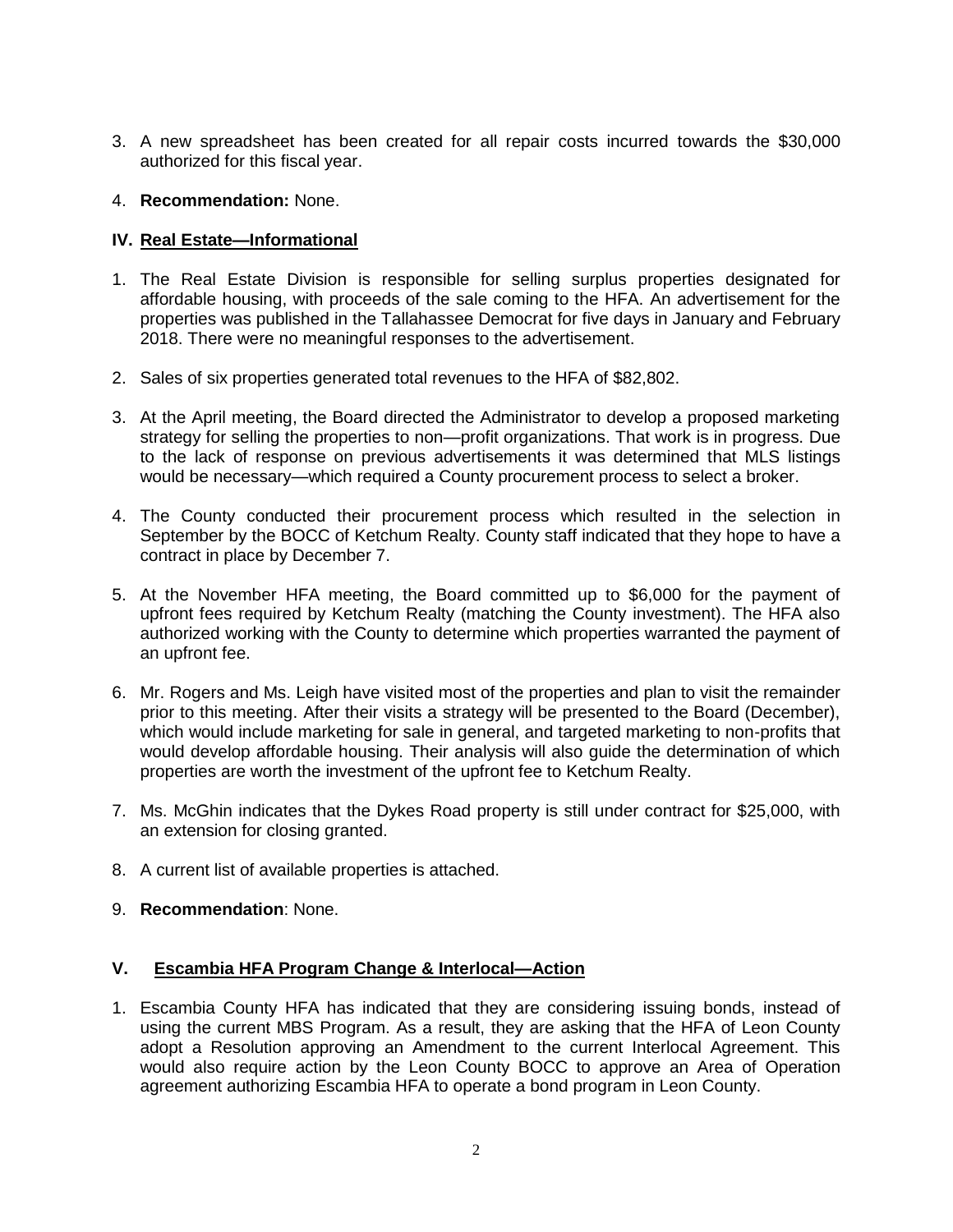- 2. Our analysis is that the bond program would not be an improvement over the current program from a homebuyer or issuer perspective, with the same or only slightly lower mortgage rate, loss of the MCC's for the borrower, and substantial costs to sell the bonds.
- 3. While researching this issue, we discovered that no lender in Leon County is using the MCC's which are available—a significant reduction in benefit to the homebuyer. It is imperative that we reach out to lenders to get them to offer this benefit. Additionally, Escambia now indicates that the bond issue will only be government (FHA, VA and/or RD loans), and that the conventional Freddie Mac loans would still be part of a TBA program. Again, we will need to make sure that Leon County lenders are active parts of the ongoing TBA program when limited to Freddie Mac loans—and have asked Escambia for information on which Leon County lenders have originated Freddie loans (awaiting response).
- 4. For the new bond program, Escambia HFA offered 0.1% of the mortgage amount as payment to the HFA of Leon County, for each loan originated in Leon County (down from 0.2% in current program). They would continue to fund the DPA loans to Leon County borrowers. The HFA of Leon County directed Mr. Mustian and Mr. Hendrickson to negotiate with Escambia HFA, and request that the compensation remain at 0.2% per loan (which was communicated to Escambia).
- 5. Escambia HFA counter-offered with a new proposal—to set aside \$30,000 in the bond issue and divide it upfront based upon each county's percent of total loan originations over the past year (which was 23.66% for Leon). This would result in a payment to the HFA of Leon County of \$7,080, the same amount of revenue as would have been realized if the bond program has the same County loan origination mix as over the past year. Escambia further offers that if additional bonds are issued, the payment in that second bond issue would be based upon loan originations in the first bond issue—so that if loan originations in Leon County are greater than 23.66%, it would be recognized in the payment related to a second bond issue.
- 6. In conclusion, the new offer seems fair, and would generate the same level of revenue as we have received over the past 12 months—on a per loan basis. Of course, the bond issue may not result in as many loans being made as have been under the existing TBA program. Given that Escambia HFA seems determined to issue bonds, the new proposal seems the best outcome for the HFA of Leon County.
- 7. **Recommendation**: (1) Approve new Interlocal Agreement with Escambia County HFA, reflecting the business arrangement described above, and (2) Recommend that the Leon County BOCC approve the new Area of Operations Agreement, subject to review by General Counsel..

## **VI. Legal Update—Informational**

- 1. Counsel has participated in negotiations with the Escambia County HFA and reviewed and approved the new Interlocal Agreement.
- 2. **Recommendation**: None.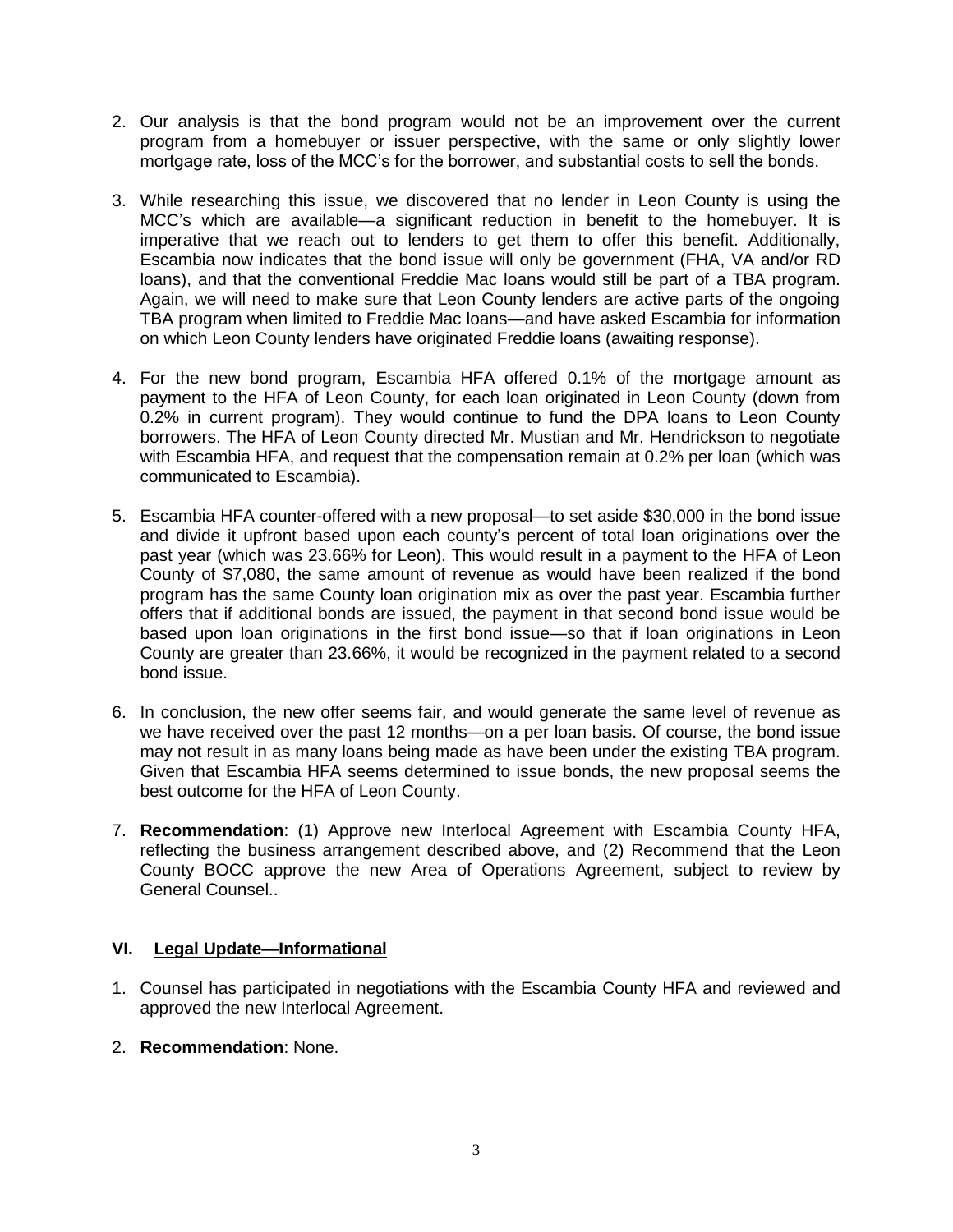# **VII. To-Do List—Informational**

| <b>To-Do Item</b>                                                                                                                                                           | <b>HFA</b>     | <b>Admin</b>            | <b>CAO</b> | <b>SL</b> | <b>NBN</b> | <b>Status</b>                                                                                       | <b>Completed</b>                   |
|-----------------------------------------------------------------------------------------------------------------------------------------------------------------------------|----------------|-------------------------|------------|-----------|------------|-----------------------------------------------------------------------------------------------------|------------------------------------|
| Prior to October 2015 Meeting                                                                                                                                               |                |                         |            |           |            |                                                                                                     |                                    |
| Set date for Stakeholders Meeting. At<br>June 2018 meeting, staff directed to move<br>forward with the concept                                                              | X              |                         |            |           |            | Administrator<br>evaluating                                                                         |                                    |
| December 2016                                                                                                                                                               |                |                         |            |           |            |                                                                                                     |                                    |
| HFA to seek additional donations of<br>property from lending institutions. Mr. Gay<br>volunteered to draft letter and provide<br>lender contacts.                           | $\overline{X}$ |                         |            |           |            | In progress                                                                                         |                                    |
| February 2018                                                                                                                                                               |                |                         |            |           |            |                                                                                                     |                                    |
| HFA DPA Loans: The Board requested<br>that contact with borrowers that appeared<br>to be in violation of agreement be<br>contacted with report back to HFA Board in<br>June |                | X                       |            |           |            | On hold                                                                                             |                                    |
| <b>April 2018</b>                                                                                                                                                           |                |                         |            |           |            |                                                                                                     |                                    |
| The Board directed the Administrator draft<br>a proposed policy for Board consideration<br>on ways to market the properties to non-<br>profits at a discount.               |                | X                       |            |           |            | In progress.<br>Awaiting<br>County contract<br>with Broker                                          |                                    |
| <b>June 2018</b>                                                                                                                                                            |                |                         |            |           |            |                                                                                                     |                                    |
| Chairman Lewis directed the Administrator<br>to invite lenders to the September HFA<br>meeting                                                                              |                | $\mathsf{X}$            |            |           |            | Lenders<br>indicated they<br>would attend<br>meeting when<br>focused on<br>increased loan<br>volume |                                    |
| November 2018                                                                                                                                                               |                |                         |            |           |            |                                                                                                     |                                    |
| Mr. Stucks requested that the FY18-19<br>year-to-date income and expenditure v.<br>budget report include a comparison to FY<br>16-7 & FY 17-18.                             |                | X                       |            |           |            | In the packet                                                                                       | Done                               |
| Chairman Lewis directed Mr. Hendrickson<br>to publicize to developers of rental housing<br>that the HFA was open to multi-family bond<br>applications                       |                | X                       |            |           |            | Email sent to<br>members of<br>CAHP; website<br>updated                                             | Done                               |
| The Board directed Mr. Hendrickson to<br>utilize Mr. Mustian and to negotiate with<br>Escambia County HFA for a fee of 0.2% in<br>any bond program                          |                | $\overline{\mathsf{X}}$ |            |           | X          | Negotiations<br>completed                                                                           | Done                               |
| The Board directed Mr. Hendrickson to<br>schedule a brief training at the December<br>meeting on Community Land Trusts, to be<br>conducted by the Florida Housing Coalition |                | X                       |            |           |            | FHC staff not<br>available for<br>December. Will<br>be available in<br>January                      | Rescheduled<br>for January<br>2019 |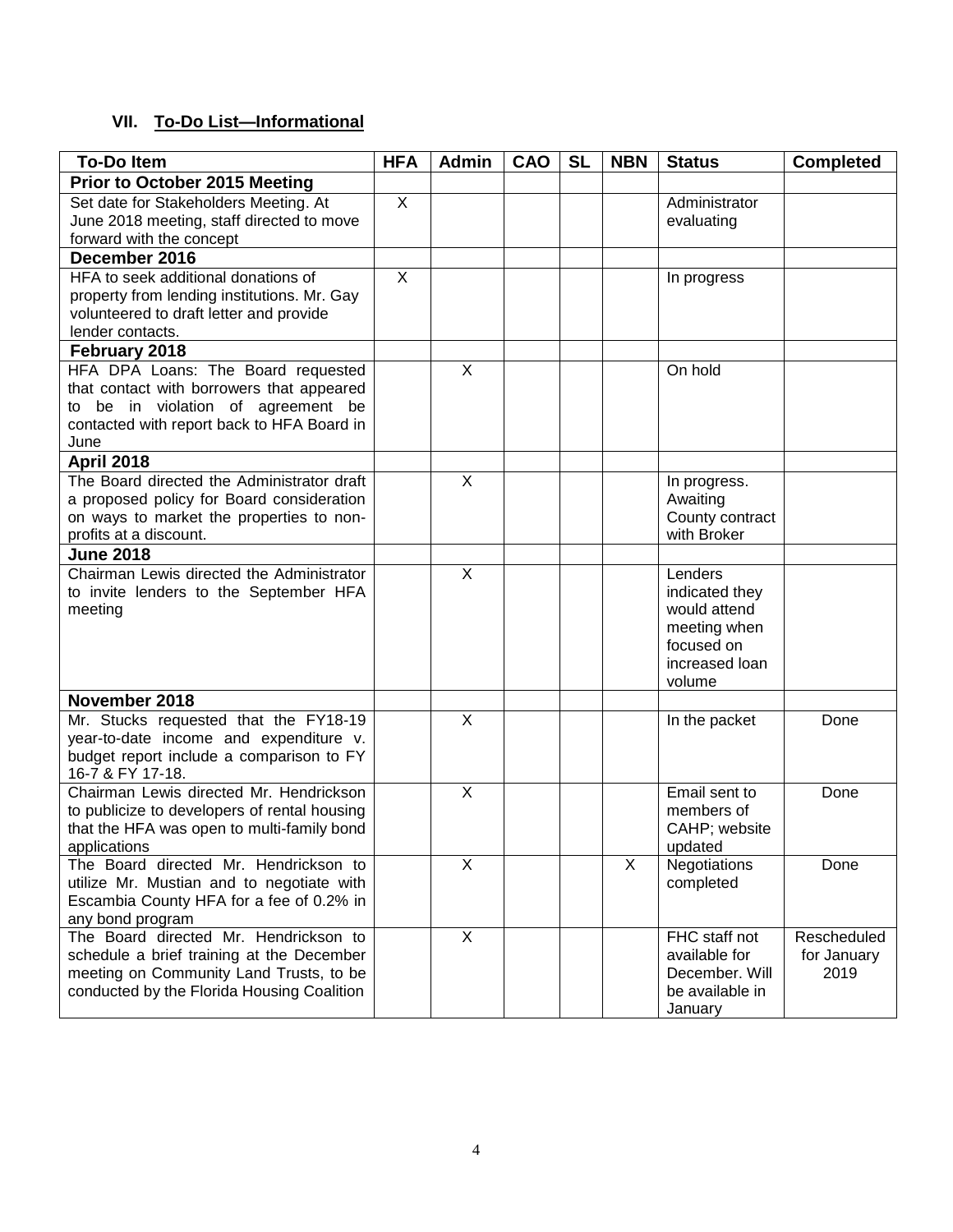## **VIII. State Legislative Update—Informational**

- 1. The 2019 legislative session begins in March. The new Senate President will be Bill Galvano (Bradenton) and the new House Speaker will be Jose Oliva (Miami). Senator Galvano has been a long-time supporter of housing funding. Rep. Travis Cummings (Clay County) was named House Appropriations Chairman. In the Senate, Senator Rob Bradley is Appropriations Chair, and Senator Travis Hutson is the TED Appropriations Chair.
- 2. The latest (August) revenue estimate for doc stamp distributions into the Housing Trust Funds for FY 19-20 is \$328.2 million (\$229.99 SHIP and \$98.21 FHFC programs/SAIL). The estimated impact of appropriating all available funds to housing programs:

| Program             | <b>SAIL</b>        | <b>SHIP</b>     | <b>Combined Totals</b> |
|---------------------|--------------------|-----------------|------------------------|
| Funding             | 98,210,000         | \$ 229,990,000  | 328,200,000<br>\$      |
| <b>TDC Produced</b> | 499,986,951<br>\$. | \$1,238,692,868 | \$1,738,679,820        |
| # of Units          | 2,238              | 10,056          | 12,294                 |
| <b>Jobs Created</b> | 7.412              | 21,341          | 28,753                 |
| Economic Impact     | \$1,075,712,139    | \$3,052,457,405 | \$4,128,169,544        |

- 3. The SHIP distributions—at full funding—have been calculated for FY 19-20. With all monies in the housing trust funds appropriated for housing, Leon County and the City of Tallahassee would receive a combined \$3,403,870 (County \$1,163,783, City of Tallahassee \$2,240,087).
- 4. We worked with both candidates for Governor on housing. Governor-elect DeSantis expressed general support for using trust funds for their intended purposes.
- 5. The lobbying team has been engaged and will again be led by Ken Pruitt of The P5 Group. Becker Poliakoff and Sunrise Consulting will also be utilized, as will Bascom Communications (PR and editorials) and LAT Creative (website and materials). The estimated cost of the effort is \$200,000.
- 6. The day after the election, the Orlando Sentinel wrote an excellent editorial urging Governor-elect DeSantis to submit a budget using all of the monies in the housing trust funds for housing programs. The editorial is attached.
- 7. However, we are hearing from multiple members of the legislature a new talking point— "Housing funding isn't needed because if local governments would just relax regulations and not charge impact fees, housing would be affordable". We are working on a countermessage, as obviously, this notion is not accurate. Housing is sold for what the market will pay—the same home sold in Naples costs more than if it were sold in Tallahassee. Sellers of homes don't lower the sales price because they save money with fee reductions. Emergency repairs aren't less costly because there aren't impact fees. Down payment assistance is needed whatever the price of housing. And most importantly, the gap that SAIL fills is several million dollars per deal, not a few dollars that would be saved by any regulatory cost reductions.